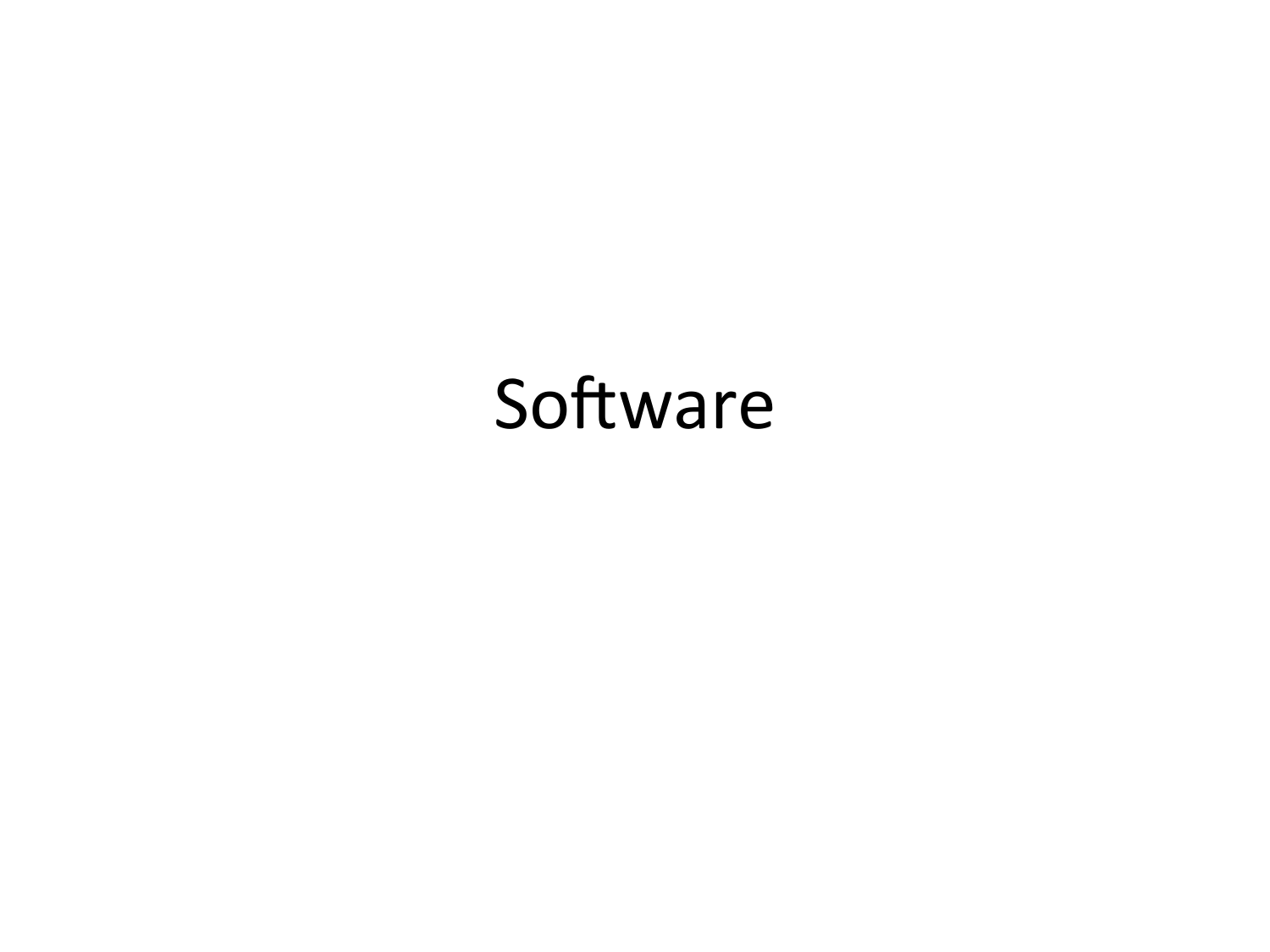## What SW can provide:

- Plans, architecture, and status of current applied R&D plan for delivered components
- Clear explanations for why something is very hard (you won't get it)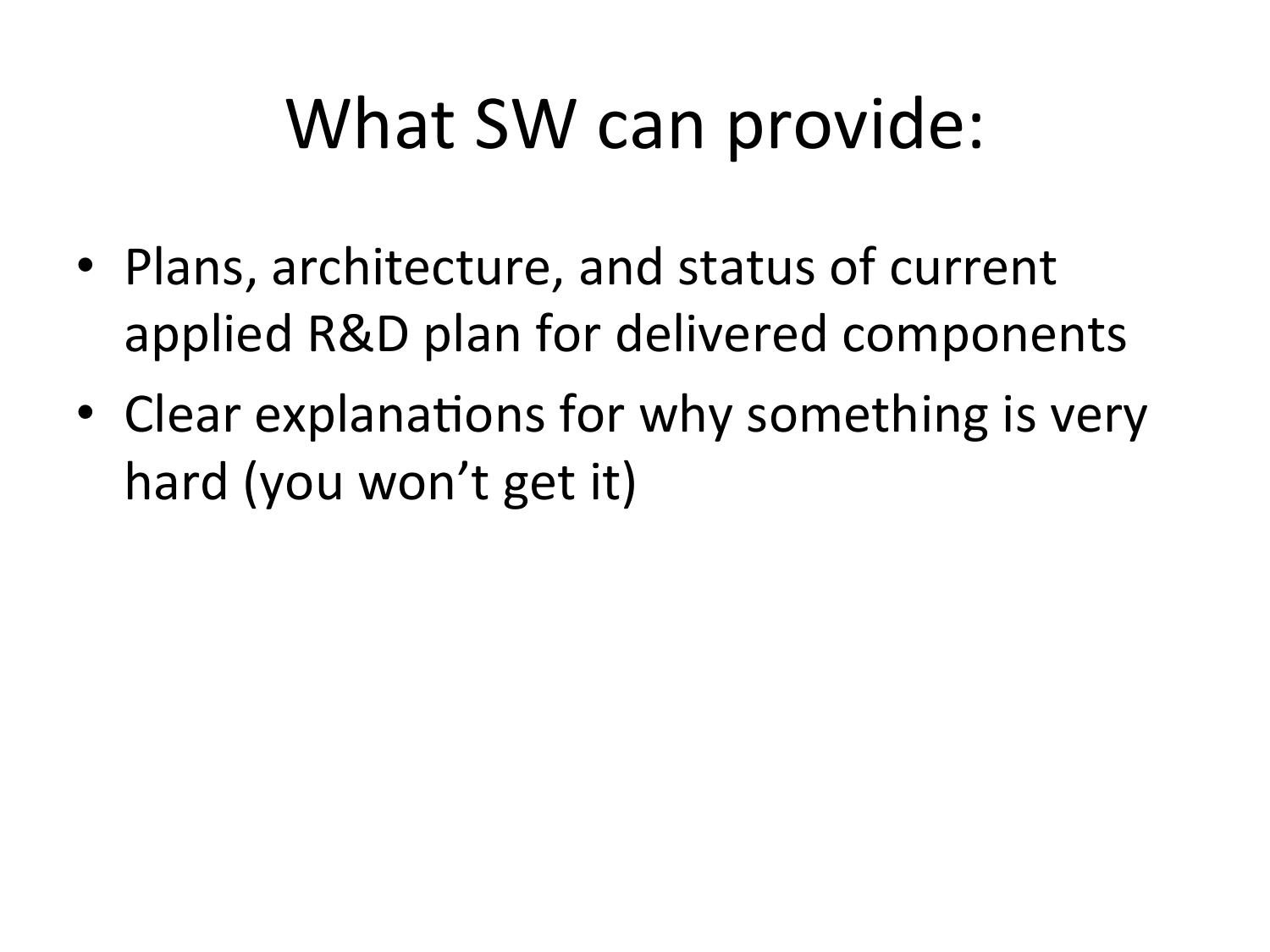# SW: Want from Apps

- More, more, more
- Evolve App Inventory:
	- Not just ascii text about app, but Real Code
	- Compact / Skeleton apps with instructions
	- Expected performance model for code
	- Quantify some of the questions from the Inventory
	- Taxonomy of main algorithms
	- Programming Models
		- How is performance monitored?
		- $-$  How will failures be handled?
		- $-$  How will reproducibility and correctness be handled?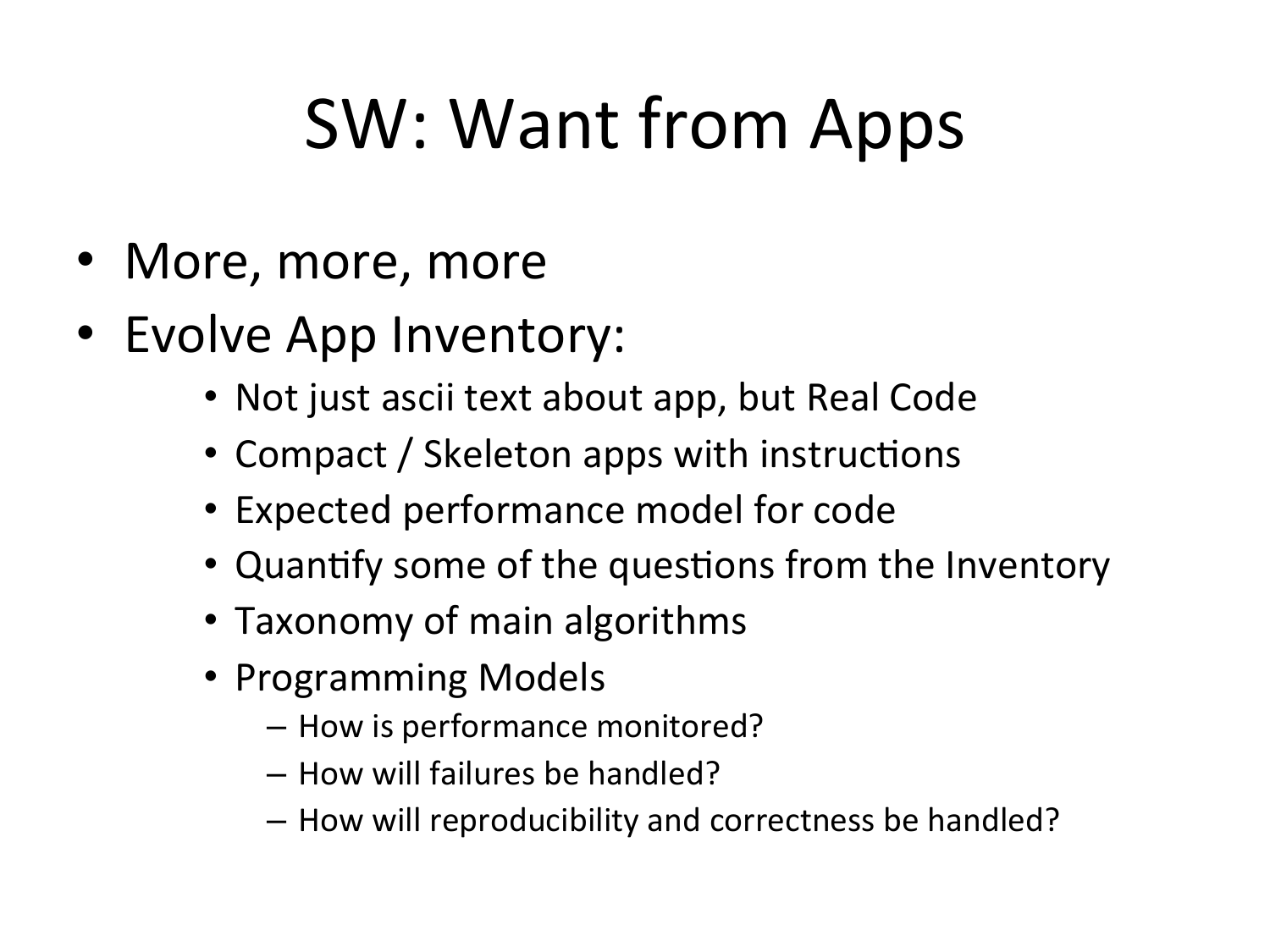# SW: Want from Hardware

- Fault model, detection, probabilities
- Power effects (what can we do to change usage?)
- How do we manage parallelism?
- Cost of context switching?
- Resource management knobs
	- $-$  Bandwidth
	- $-$  Scheduling
	- Power
- Model for heterogeneity: SW and HW
- Solid state plans
	- Size, parameters, etc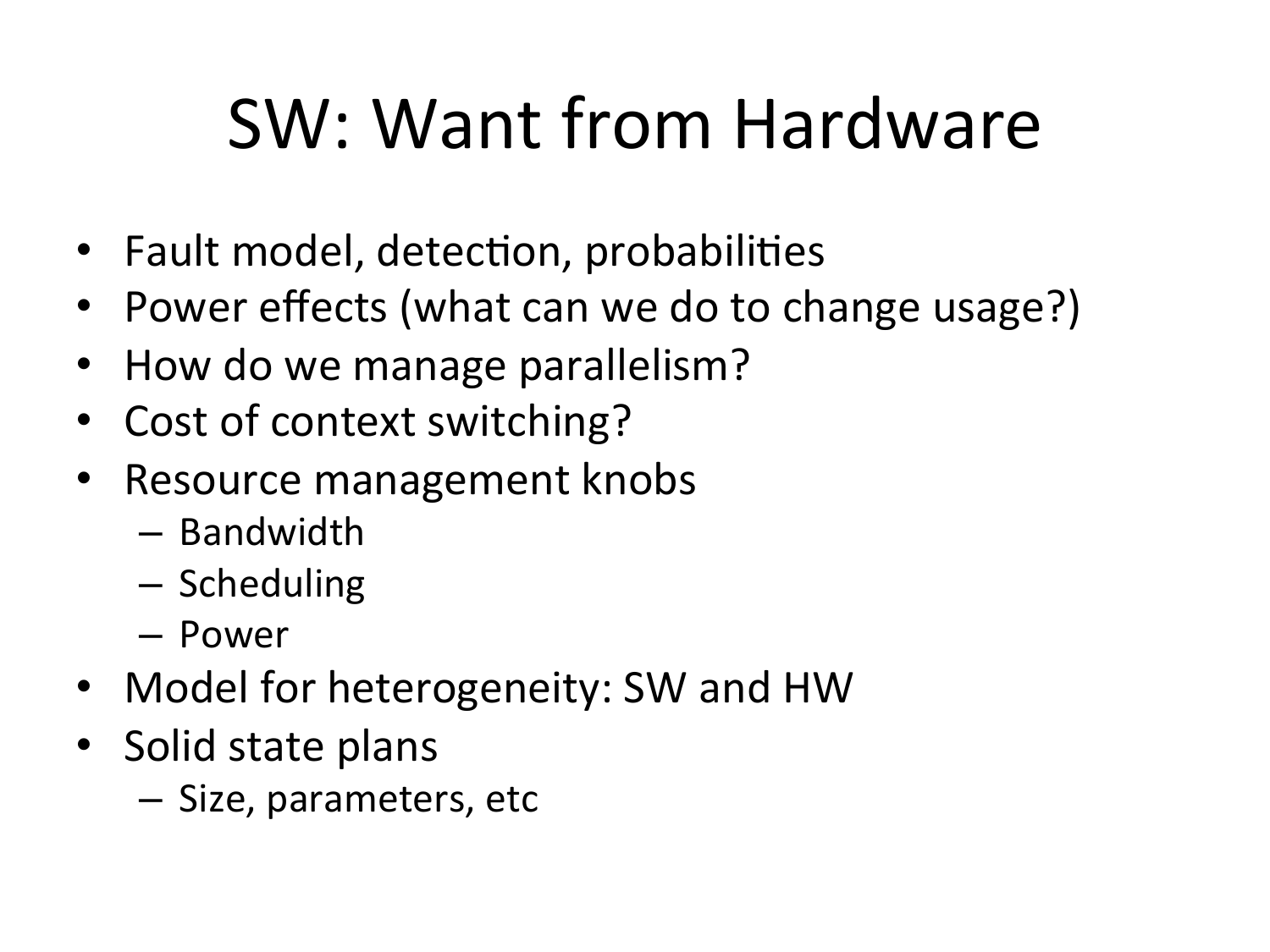### Continuing Software Installation **Surveys**

- Goal: Better understanding based on data instead of anecdotes
- Usage, not just installation
- Focus on Extreme Scale
- Do automated collection? With scale info?
- Types of systems: compute, data, analysis
- Improved schema